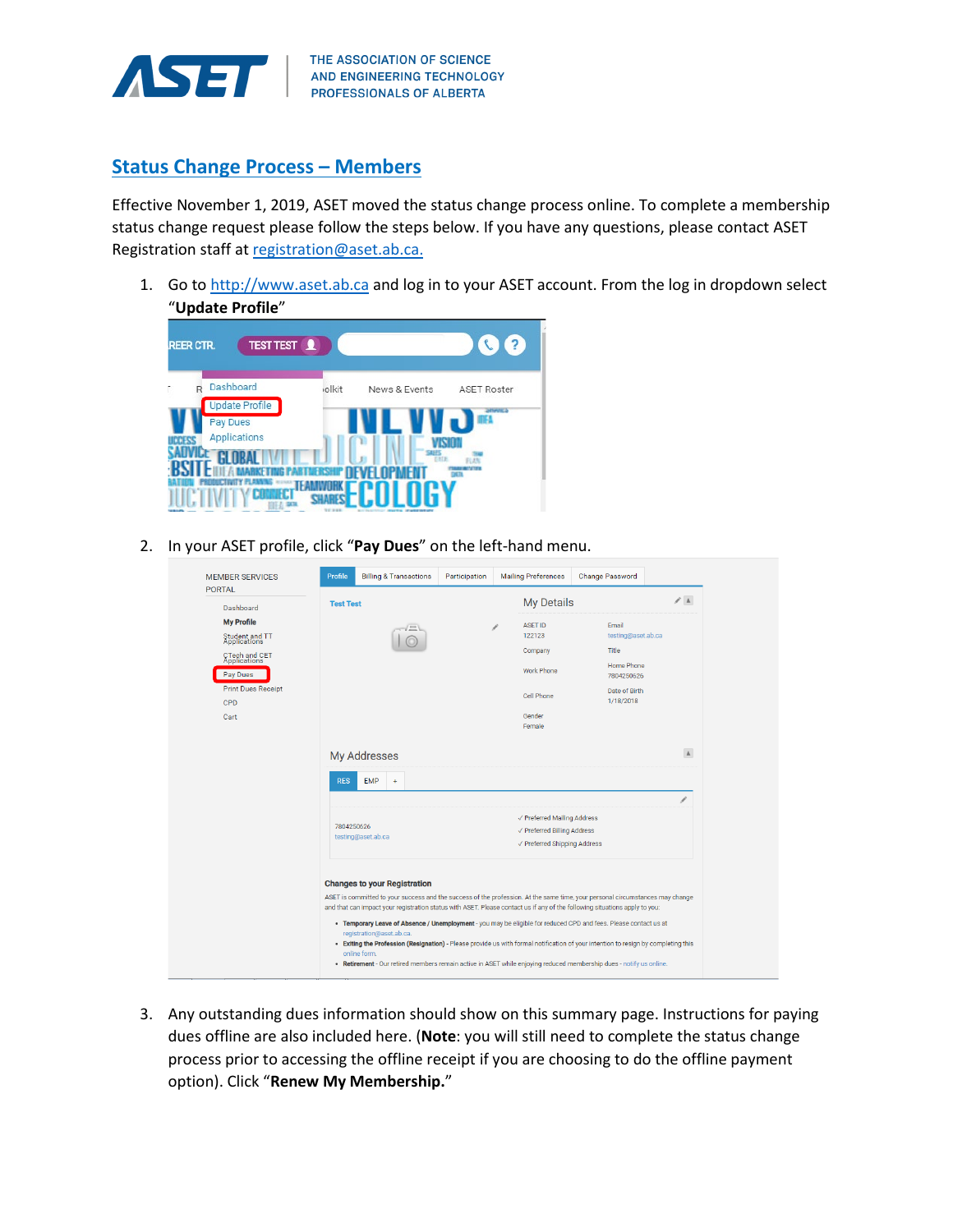| <b>MEMBER SERVICES</b><br><b>PORTAL</b> | <b>Pay Dues</b><br>Your ASET dues are summarized below. Members are encouraged to pay their dues prior December 31st to avoid late payment fees.                                                                                           |             |         |              |  |  |
|-----------------------------------------|--------------------------------------------------------------------------------------------------------------------------------------------------------------------------------------------------------------------------------------------|-------------|---------|--------------|--|--|
| Dashboard<br>My Profile                 | Current billing                                                                                                                                                                                                                            |             |         |              |  |  |
| Student and TT<br>Applications          | <b>Description</b>                                                                                                                                                                                                                         | Amount (\$) | Credits | Balance (\$) |  |  |
| CTech and CET<br>Applications           | <b>Technologist in Training Dues</b>                                                                                                                                                                                                       | 160.00      | 0.00    | 160.00       |  |  |
| <b>Pay Dues</b>                         |                                                                                                                                                                                                                                            |             |         |              |  |  |
| <b>Print Dues Receipt</b>               | Note: Your dues owing may include past due amounts that are carried over from previous periods. If you have any questions please contact registration@aset.ab.ca.                                                                          |             |         |              |  |  |
| <b>CPD</b>                              | <b>Renew my Membership</b>                                                                                                                                                                                                                 |             |         |              |  |  |
| Cart                                    |                                                                                                                                                                                                                                            |             |         |              |  |  |
|                                         | <b>Membership Status Changes</b>                                                                                                                                                                                                           |             |         |              |  |  |
|                                         | Please click "Renew My Membership" above and select your Employment Status from the drop down list on the next page when you update<br>your personal information. Then follow the direction prompts to complete the status change request. |             |         |              |  |  |
|                                         | <b>Paying Membership Dues Offline</b>                                                                                                                                                                                                      |             |         |              |  |  |
|                                         | ASET offers the following options in lieu of paying through our online system.<br>1. Send in a cheque                                                                                                                                      |             |         |              |  |  |
|                                         | 2. Direct deposit via online banking<br>3. Paying in person at the office with debit/cash                                                                                                                                                  |             |         |              |  |  |
|                                         | To proceed with offline payment you will need your dues invoice. Follow through the prompts by clicking "Renew My Membership" above                                                                                                        |             |         |              |  |  |

4. There are multiple sections of personal information that you may update on the following page.

|                                  |                                                                                                          |                            | <b>Membership Renewal</b> |                           |
|----------------------------------|----------------------------------------------------------------------------------------------------------|----------------------------|---------------------------|---------------------------|
|                                  | To help us serve you better, please take a moment to update your personal information on file with ASET. |                            |                           |                           |
| Name:<br>Membership ID:          | <b>Test Test</b><br>122123                                                                               |                            |                           |                           |
| <b>Preferred Mailing Address</b> |                                                                                                          |                            |                           |                           |
| <b>Work Address</b><br>Company   | Preferred Address: O Work <sup>®</sup> Residential                                                       | <b>Residential Address</b> |                           |                           |
| <b>Address</b>                   |                                                                                                          | Address<br>*               | 1                         |                           |
|                                  |                                                                                                          |                            |                           |                           |
| Country                          | $\boldsymbol{\mathrm{v}}$<br>Canada                                                                      | Country<br>$\ast$          | Canada                    | $\boldsymbol{\mathrm{v}}$ |
| Province                         | Alberta<br>$\boldsymbol{\mathrm{v}}$                                                                     | $\star$<br>Province        | Alberta                   | $\boldsymbol{\mathrm{v}}$ |
| City                             |                                                                                                          | $\star$<br>City            | Edmonton                  |                           |
| Postal Code                      |                                                                                                          | Postal Code *              | <b>T5J 5C6</b>            |                           |
| Telephone                        |                                                                                                          | Telephone                  | 7804250626                |                           |
|                                  |                                                                                                          |                            |                           |                           |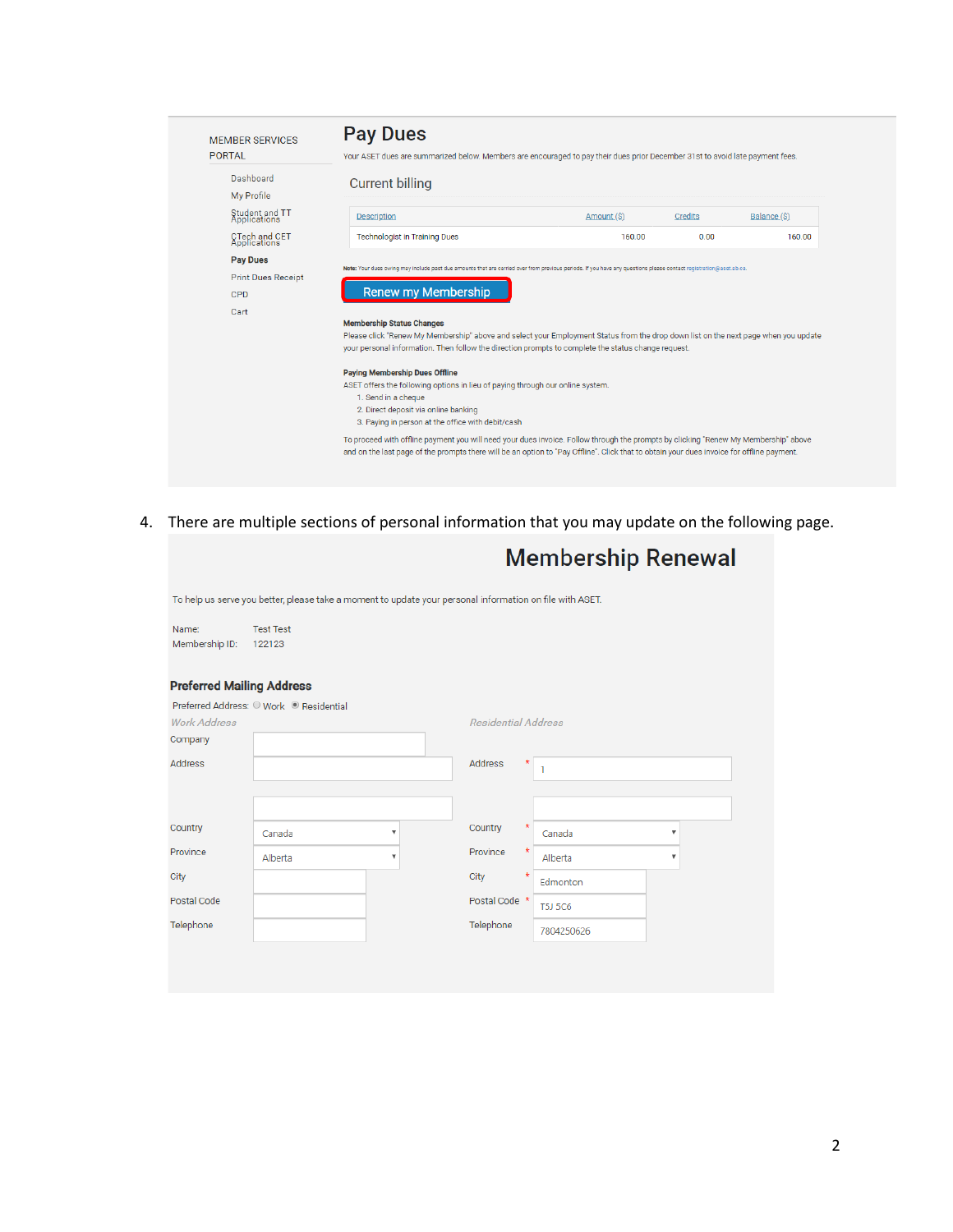### **Employment Status**

Please indicate your present employment status:

Currently Employed

You may choose from one of the following options:

- Currently Employed Working in the profession.
- . Illness On employment leave from your employer due to illness.
- Low Income Employed in a low income position at the time of annual dues billing up to and including the cancellation deadline. (Low income is defined as per Government of Canada)
- Not Employed Not working in any capacity at the time of annual dues billing up to and including the cancellation deadline.
- . Out of Province Temporarily working in the field in another province or country with the intent of returning to work in Alberta.
- Retired Available to members who have worked in the profession for a minimum of 10 years who are no longer active in the profession in any manner.
- Temporary Leave Not working due to parental leave, return to full-time study or due to compassionate reasons.

If your employment circumstances are consistent with one of these scenarios you may be eligible for reduced fees upon application to ASET. For more information please

contact registration@aset.ab.ca.

### **ASET Communications**  $*$  Email: testing@gmail.com

\* Region: Northern Alberta Online only (Recommended) \* Technology Alberta:

### **Mailing Preferences**

Stay in touch! Review and update your personal communication preferences below.

Opt out of Technology Alberta (both online and print)

- Opt out of Techlink
- Opt out of Career Centre Link
- Opt out of Region Link
- Opt out of Birthday Greetings
- Opt out of Teleforum calls
- Opt out of 3rd Party Mailings

To update your membership status, choose the correct status from the "Employment Status" dropdown. Brief descriptions of the options are listed below this dropdown. When you have updated your personal information click "Next".

5. You will be directed to the appropriate member status change declaration. Please read through the declaration, enter any special circumstances (if applicable), and type in your full name in the "Signature" field to confirm the declaration. (Note: if you are applying for a 3<sup>rd</sup> consecutive year of reduced dues you will be required to provide evidence to support the membership status change application. If you have questions about the required evidence, please contact ASET Registration staff at registration@aset.ab.ca.)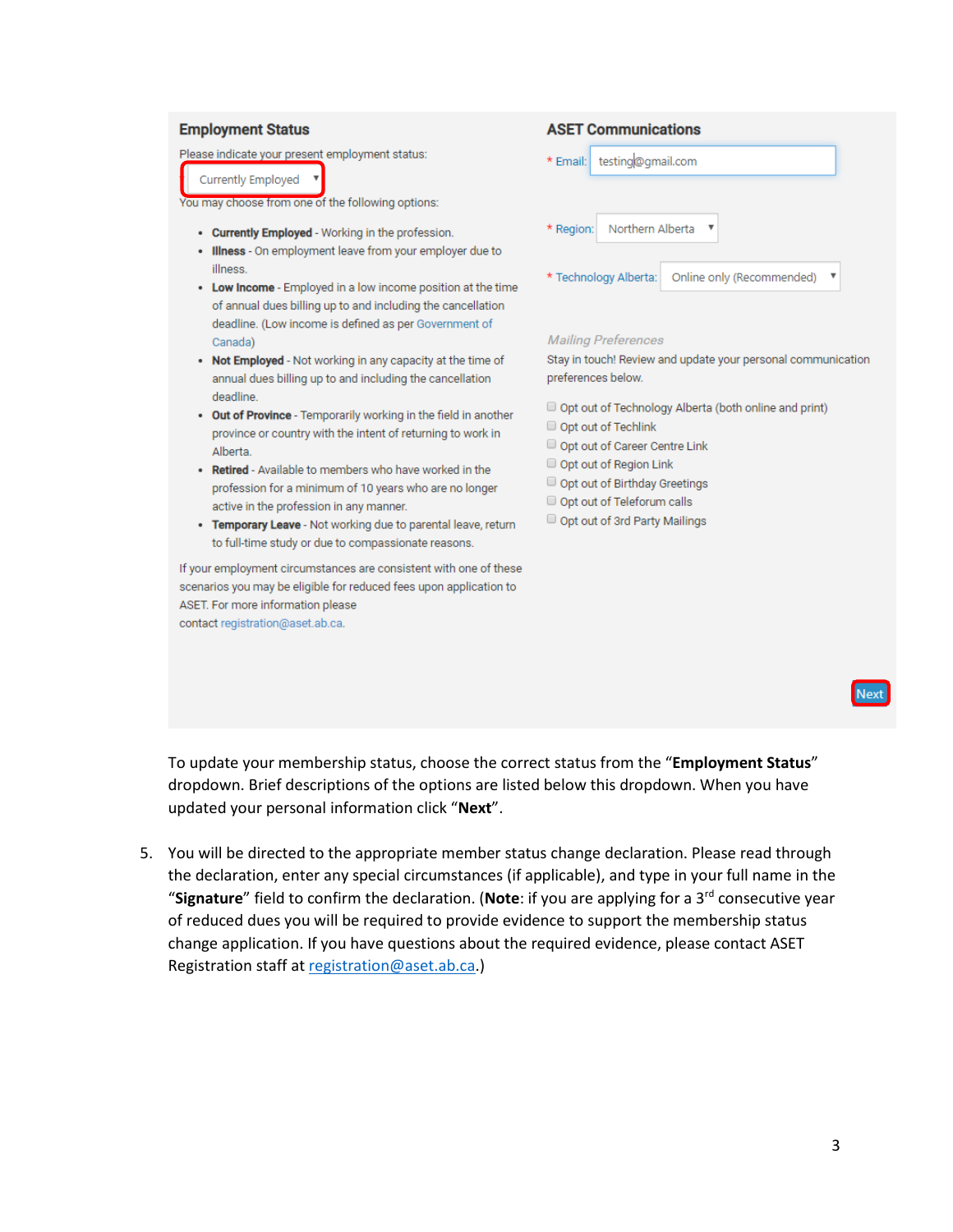# **Change to Unemployed Status**

Please review this declaration and complete the signature section to confirm your eligibility for reduced dues

### **UNEMPLOYMENT STATUS**

- 1. A member who meets the criteria below may request a temporary reduction in membership dues:
	- a. Unemployed at the time of annual dues billing up to and including the cancellation deadline
	- b. Members who apply for unemployment status outside of this time frame are not eligible for a reduction in membership dues
- 2. For the purposes of defining this status with ASET, unemployed means not working in any capacity. The definition of unemployed is not restricted to unemployment in an applied science, information, or engineering technology field.
- 3. Members must certify temporary unemployment status by completing the online member status declaration. This declaration is required annually.
	- a. Upon application for a third consecutive year of temporary unemployment status, a Proof of Income Statement will be required to demonstrate continued unemployment.
	- b. In supplying the Proof of Income Statement, members may redact all personal and confidential information on the statement with the exception of the member's name and address (for identification purposes) and total income amount (Line 150).
	- c. To protect the member's personal and confidential information, Proof of Income Statements are destroyed upon review in accordance with the Registration and Practice department's quidelines for sensitive information disposal.
	- d. The Proof of Income Statement must demonstrate total income at or below the income thresholds published annually by the Government of Canada.

i) The Registrar may consider special cases in which the members are unemployed and have a taxable income above the published thresholds

4. Members who are granted temporary unemployment status may continue to use their designation, will remain on the ASET membership roster as active members, and are exempt from the annual Continuing Professional Development (CPD) requirements for the year.

### UNEMPLOYMENT DECLARATION

"I certify that I am unemployed and wish to apply for a reduction of my ASET membership dues. I understand that this declaration is required annually if my status continues."

| How to obtain a proof of income statement<br>* UPLOAD PROOF OF INCOME STATEMENT (Only required if<br>applying for 3rd consecutive year of fee reduction) |                                                              |  |  |
|----------------------------------------------------------------------------------------------------------------------------------------------------------|--------------------------------------------------------------|--|--|
|                                                                                                                                                          | No documents found<br>Choose File   No file chosen<br>Upload |  |  |
| Circumstances:                                                                                                                                           |                                                              |  |  |
| * Signature (type full name in<br>field):                                                                                                                | <b>Test Test</b>                                             |  |  |
|                                                                                                                                                          | Save & Continue<br>Cancel & Return                           |  |  |

Click "Save & Continue" to submit your status change request to ASET.